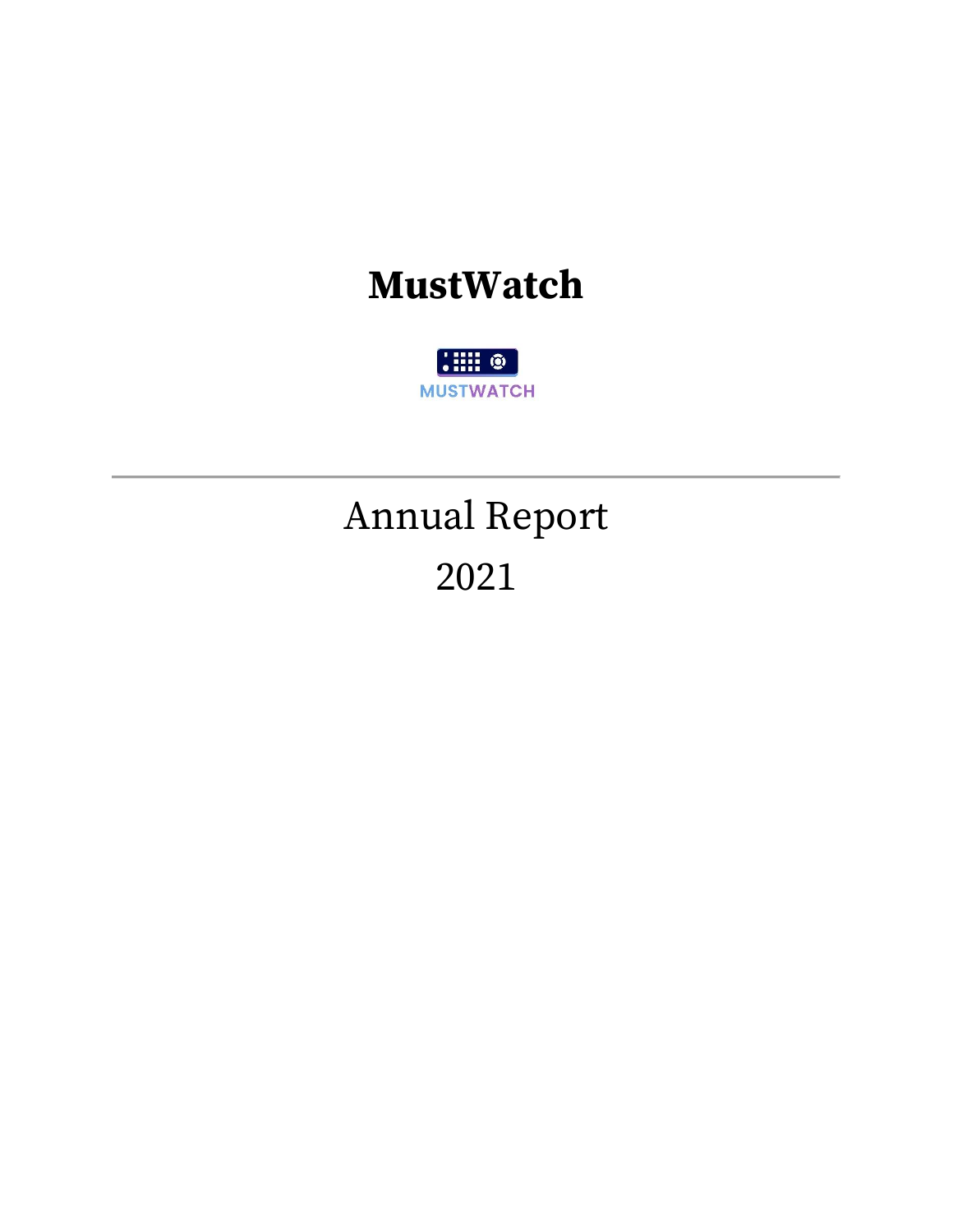## **Annual Report 2021**

Throughout this document, mentions of [MustWatch] refer to [MustWatch LLC], a LLC formed on November 20<sup>th</sup>, 2017 in Delaware (the "Company"). The Company's physical address is 1400 Commonwealth Avenue, Apt 18 02134.

You may contact the Company by emailing support@mustwatch.com. This annual report is posted on the Company's website, mustwatch.com. The Company may provide additional, occasional updates to investors via Netcapital.com.

Each investor should consult his or her own financial adviser, counsel, and accountant as to legal, tax, and related matters concerning his or her investment. The information in this Form is not meant to constitute such advice.

These securities have not been recommended or approved by any federal or state securities commission or regulatory authority. Furthermore, these authorities have not passed upon the accuracy or adequacy of this document. The U.S. Securities and Exchange Commission does not pass upon the merits of any securities offered or the merits of the offering, nor does it pass upon the accuracy or completeness of any offering, document or literature.

These securities were offered under an exemption from registration; however, the U.S. Securities and Exchange Commission has not made an independent determination that these securities are exempt from registration.

The information contained herein may include forward-looking statements. These statements relate to future events or to future financial performance, and involve known and unknown risks, uncertainties, and other factors, that may cause actual results to be materially different from any future results, levels of activity, performance, or achievements expressed or implied by these forward-looking statements. You should not place undue reliance on forward-looking statements since they involve known and unknown risks, uncertainties, and other factors, which are, in some cases, beyond the company's control and which could, and likely will, materially affect actual results, levels of activity, performance, or achievements. Any forward-looking statement reflects the current views with respect to future events and is subject to these and other risks, uncertainties, and assumptions relating to operations, results of operations, growth strategy, and liquidity. No obligation exists to publicly update or revise these forward-looking statements for any reason, or to update the reasons actual results could differ materially from those anticipated in these forward-looking statements, even if new information becomes available in the future.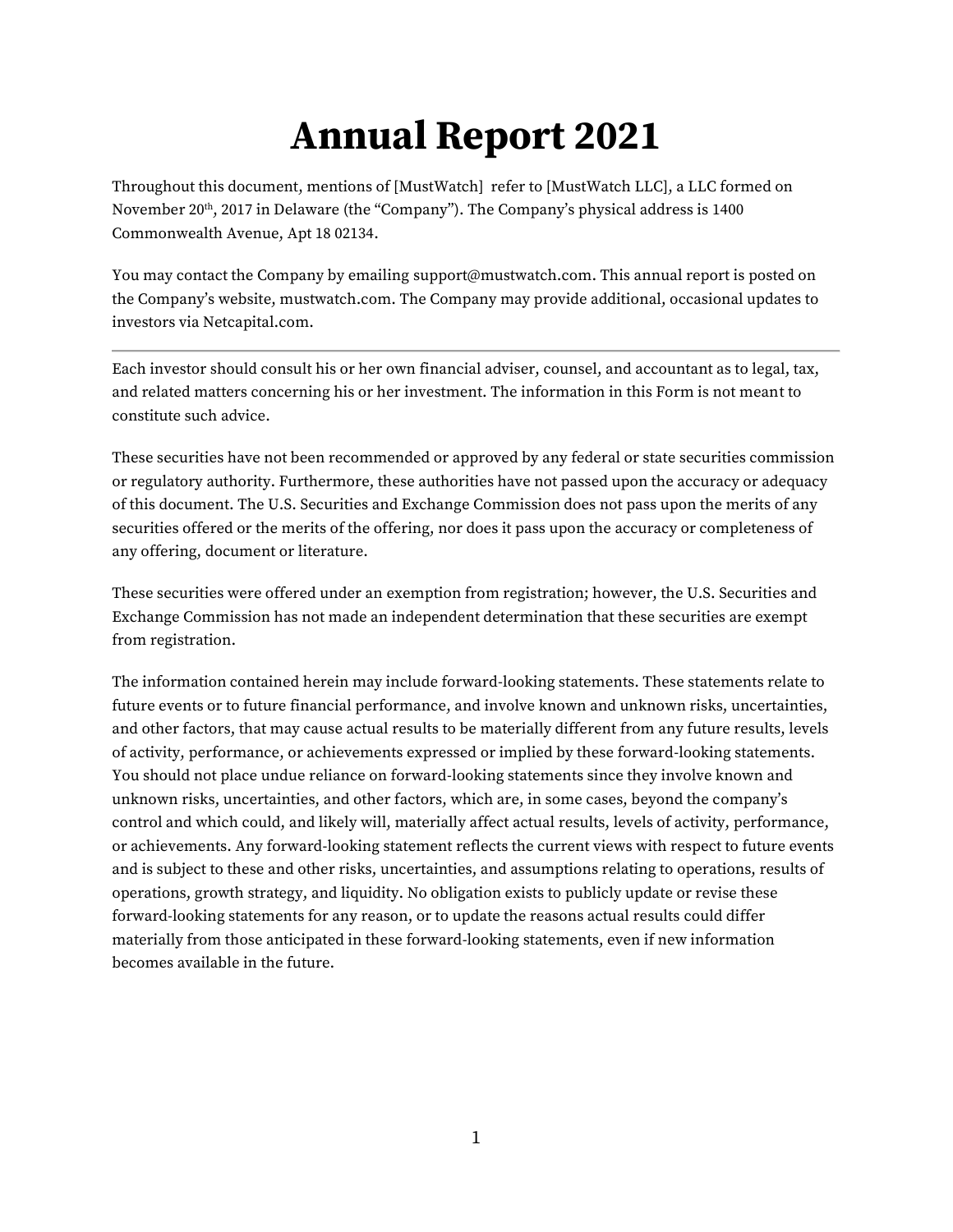### **Questions and Answers**

**1. What is the legal status (including its form of organization, jurisdiction in which it is organized and date of organization), physical address and website of the Company? (§ 227.201(a))**

MustWatch LLC ("MustWatch LLC" or "MustWatch") is a limited liability corporation formed on November 20<sup>th</sup>, 2017, in Delaware. The Company's physical address is 1400 Commonwealth Avenue, Apt 18 02134. The Company's web site may be accessed at mustwatch.com.

**2. What are the names of the directors and officers (and any persons occupying a similar status or performing a similar function) of the Company, all positions and offices with the Company held by such persons, the period of time in which such persons served in the position or office and their**  business experience during the past three years, including: each person's principal occupation and **employment, including whether any officer is employed by another employer; and the name and principal business of any corporation or other organization in which such occupation and employment took place? For purposes of this question, the term officer means a president, vice president, secretary, treasurer or principal financial officer, comptroller or principal accounting officer, and any person routinely performing similar functions. (§ 227.201(b))**

#### **Chelinde Edouard**

Board positions with MustWatch

| Dates    | Position     | Principal Occupation |
|----------|--------------|----------------------|
| 11.20.17 | Board Member | CEO - MustWatch      |
|          |              |                      |

Positions with MustWatch

| <b>Dates</b> | Position | Responsibilities                                                                            |
|--------------|----------|---------------------------------------------------------------------------------------------|
| 11.20.17     | CEO      | Chelinde is responsible for fundraising, app<br>development and all aspect of the business. |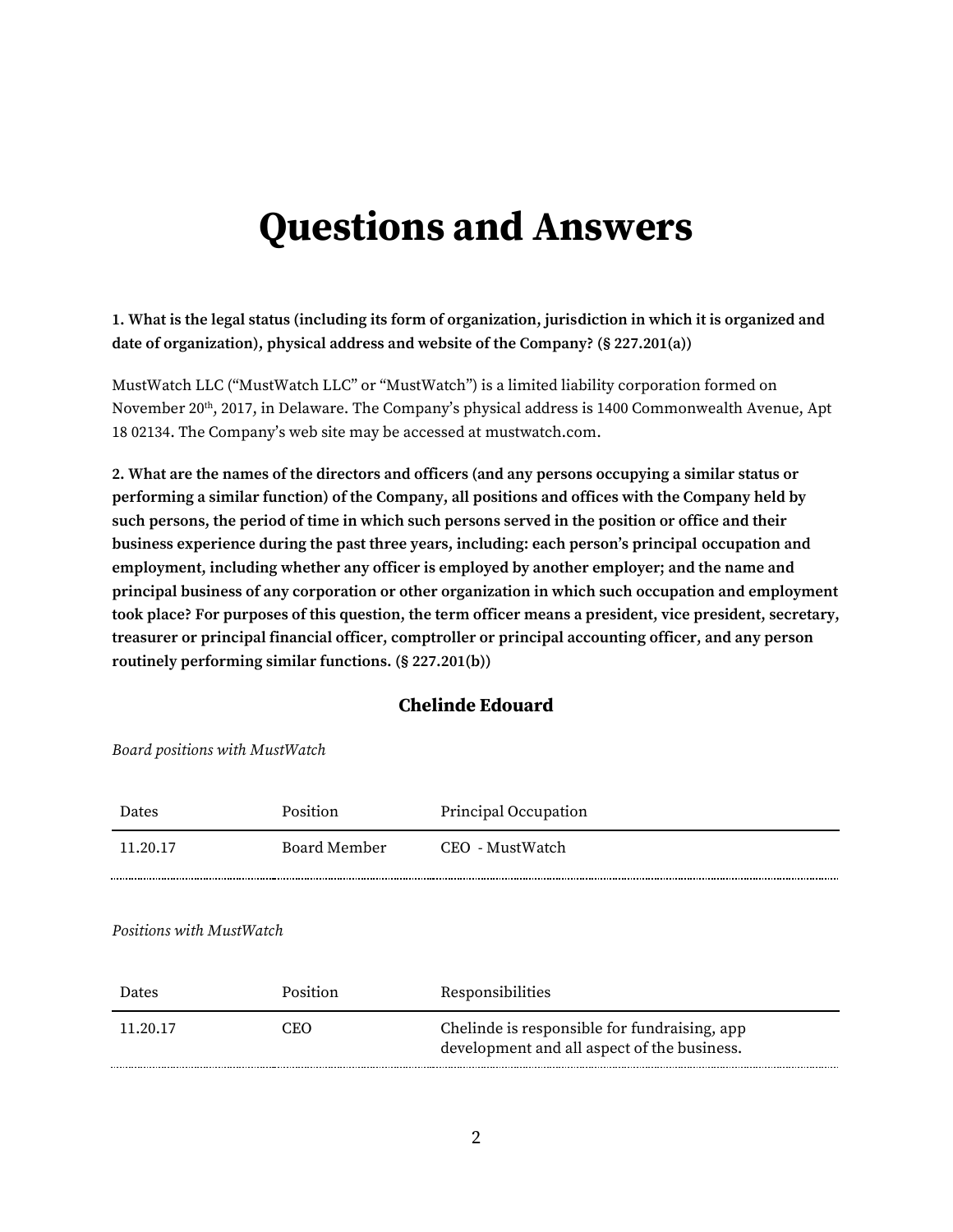#### Business Experience

| Dates     | Organization                  | Title, Principal Business, and Responsibilities                                                                                                                                                                                                                                                                                                                                                                                                                                                                                                                                                      |
|-----------|-------------------------------|------------------------------------------------------------------------------------------------------------------------------------------------------------------------------------------------------------------------------------------------------------------------------------------------------------------------------------------------------------------------------------------------------------------------------------------------------------------------------------------------------------------------------------------------------------------------------------------------------|
| 2022      | Liberty Mutual<br>Investments | Senior BI Data Analyst                                                                                                                                                                                                                                                                                                                                                                                                                                                                                                                                                                               |
| 2017-2022 | HarbourVest<br>Partners       | Senior Business Intelligence Analyst Che brings his<br>experience in data analytics to MustWatch from his role<br>as a Senior Business Intelligence Analyst for<br>HarbourVest Partners. He graduated from Babson's<br>F.W. Olin Graduate School of Business, Magna Cum<br>Laude, achieving his Master of Science in Business<br>Analytics. Mr. Edouard has worked in the financial<br>industry since graduating from Boston University's<br>Questrom School of Business. He previously worked at<br>State Street as a Business Analyst in the Corporate<br>Finance Data Analytics & Reporting team. |

#### **Mark Sneed**

#### Board positions with MustWatch

| <b>Dates</b> | Position     | Principal Occupation |
|--------------|--------------|----------------------|
| 11 20 17     | Board Member | CCO - MustWatch      |
|              |              |                      |

Positions with MustWatch

| As Chief Operating Officer (COO), Mark develops ideas<br>11.20.17<br>CCO<br>and creative vision for MustWatch. He also assists with<br>the app design and provides feedback to the<br>development team via internal testing. | Dates | Position | Responsibilities |
|------------------------------------------------------------------------------------------------------------------------------------------------------------------------------------------------------------------------------|-------|----------|------------------|
|                                                                                                                                                                                                                              |       |          |                  |

#### Business Experience

| Dates | Organization | Title, Principal Business, and Responsibilities |
|-------|--------------|-------------------------------------------------|
|-------|--------------|-------------------------------------------------|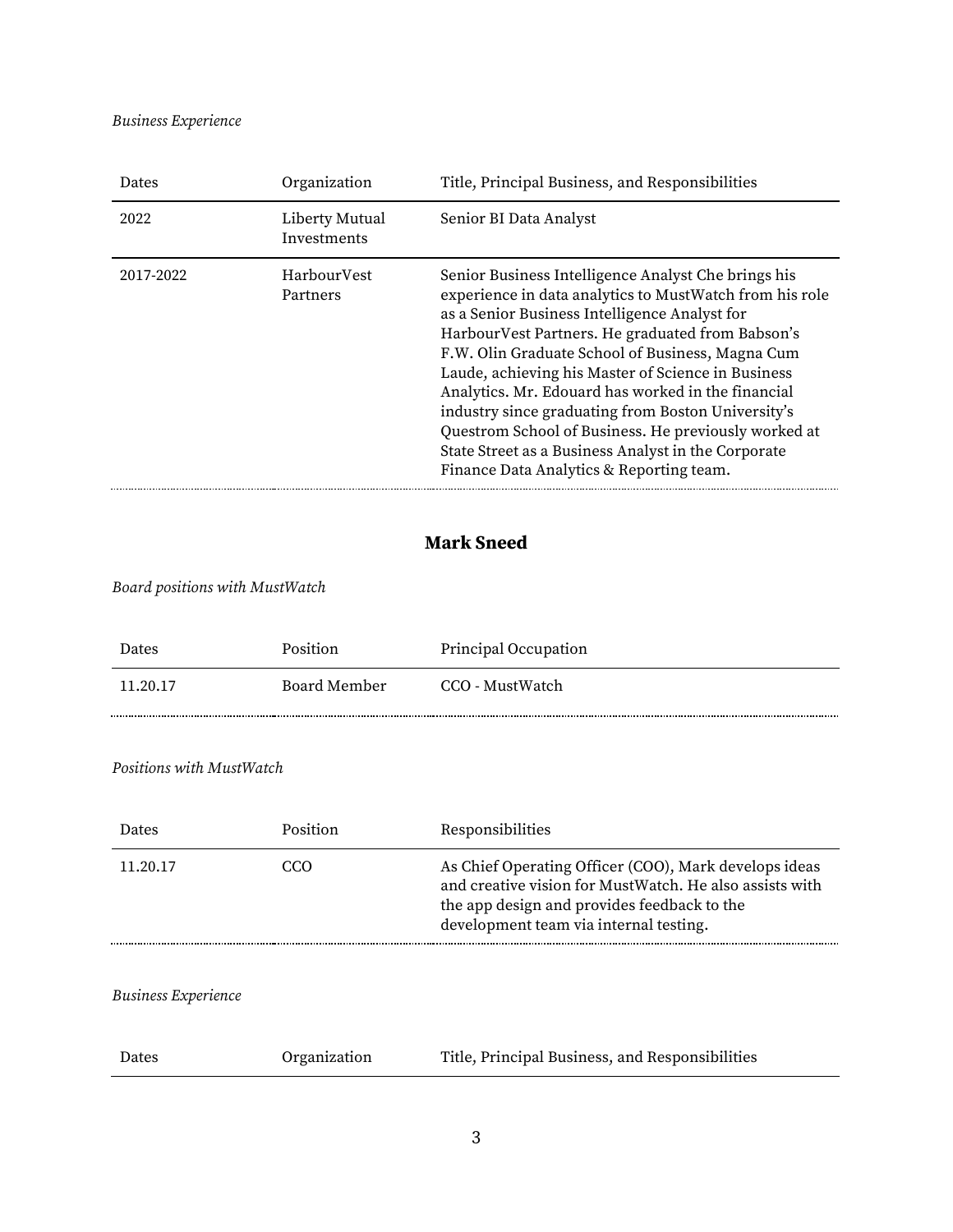| 2019                           | JP Morgan           | Securities Operation Services, Associate                                                                   |
|--------------------------------|---------------------|------------------------------------------------------------------------------------------------------------|
| 2017-2019                      | <b>State Street</b> | Fund Accounting Specialist, Senior Associate                                                               |
|                                |                     |                                                                                                            |
|                                |                     | <b>John Fanning</b>                                                                                        |
| Board positions with MustWatch |                     |                                                                                                            |
|                                |                     |                                                                                                            |
| Dates                          | Position            | Principal Occupation                                                                                       |
| 2017                           | <b>Board Member</b> | CEO - Zelgor                                                                                               |
|                                |                     |                                                                                                            |
| Positions with MustWatch       |                     |                                                                                                            |
| Dates                          | Position            | Responsibilities                                                                                           |
| 11.20.17                       | Advisor             | John is an Advisor to MustWatch who uses his network<br>and experience as an entrepreneur to help Chelinde |

**3. What is the name and ownership level of each person, as of the most recent practicable date but no earlier than 120 days prior to the date the offering statement or report is filed, who is a beneficial**  owner of 20 percent or more of the Company's outstanding voting equity securities, calculated on the **basis of voting power? (§ 227.201(c) and portions of § 227.201(m))**

and Mark bring MustWatch to life.

None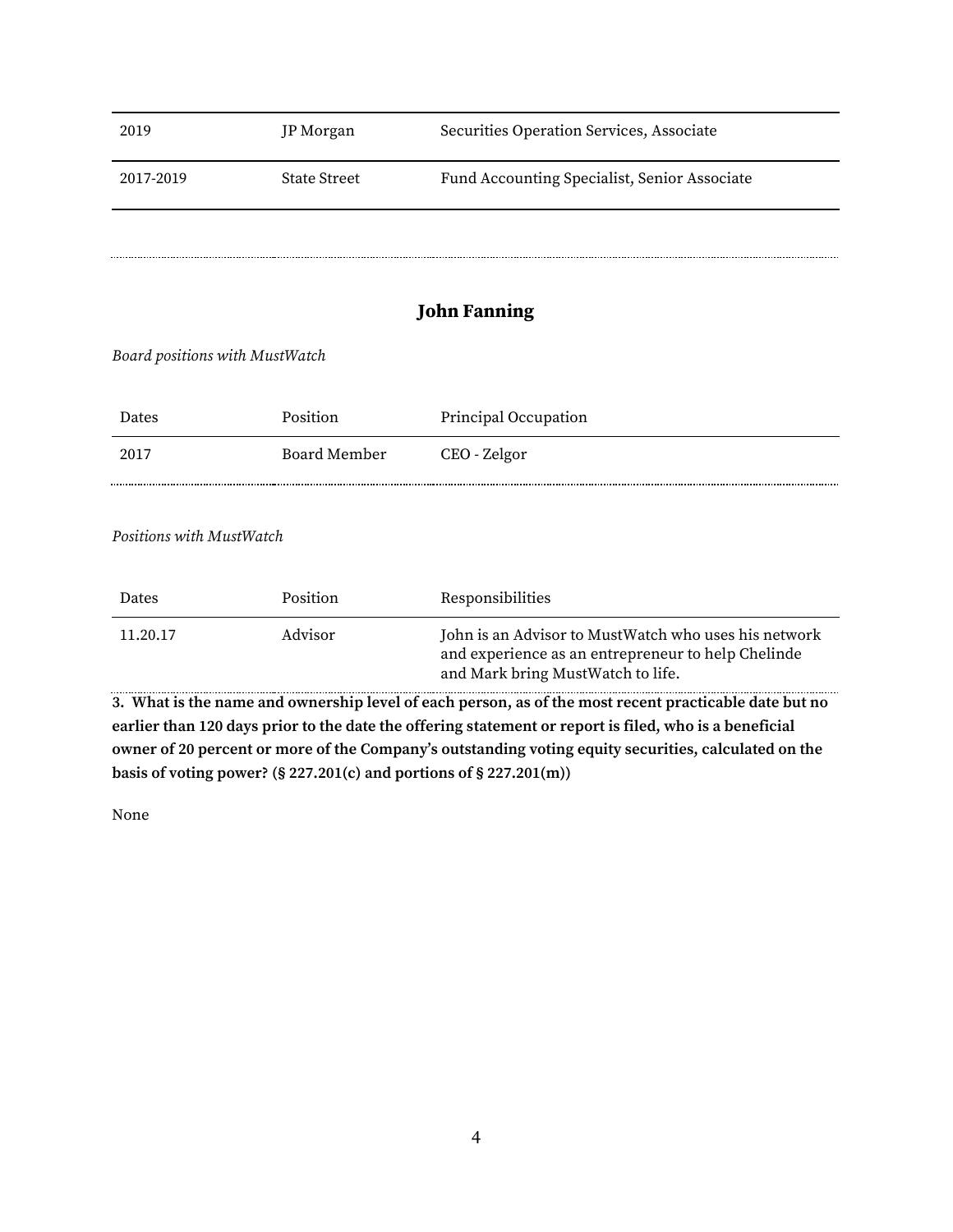#### **4. Describe the business of the Company and the anticipated business plan of the Company. (§ 227.201(d))**

MustWatch is an app designed to connect users and their friends based on new and/or shared tv shows and to facilitate spoiler-free conversation. Users can list the shows they watch, view the shows their friends watch, recommend shows to each other, and start tv show specific, or even episode specific chats with friends. By tracking various metrics such as what shows users are watching, recommending, and discussing, we plan to promote new shows to users who meet specific demographics. We plan to package this as an advertising service for networks and studios. We believe tracking user interactions will be more valuable than traditional TV ratings because we believe a viewer, who interacts with friends about a TV show, will be more likely to continue watching that show than a viewer who doesn't speak with friends about the show. Because of this, we believe we can introduce our viewers to new TV shows with the confidence that they will consistently watch the show.

#### **5. How many employees does the Company currently have? (§ 227.201(e))**

6

#### **6. Discuss the material factors that make an investment in the Company speculative or risky. (§ 227.201(f))**

1. We may become subject to any number of laws and regulations that may be adopted with respect to the Internet and electronic commerce. New laws and regulations that address issues such as user privacy, pricing, online content regulation, taxation, advertising, intellectual property, information security, and the characteristics and quality of online products and services may be enacted. As well, current laws, which predate or are incompatible with the Internet and electronic commerce, may be applied and enforced in a manner that restricts the electronic commerce market. The application of such pre-existing laws regulating communications or commerce in the context of the Internet, Smart Phones, and electronic commerce is uncertain. Moreover, it may take years to determine the extent to which existing laws relating to issues such as intellectual property ownership and infringement, libel and personal privacy are applicable to the Internet.

2. The adoption of new laws or regulations relating to the Internet, or particular applications or interpretations of existing laws, could decrease the growth in the use of the Internet, decrease the demand for our products and services, increase our cost of doing business or could otherwise have a material adverse affect on our business, revenues, operating results and financial condition.

3. We must be able to develop and implement an expansion strategy and manage our growth. Our success depends in part on our ability to grow and take advantage of efficiencies of scale. To accomplish our growth strategy, we may be required to raise and invest additional capital and resources and expand our marketing efforts in several geographic markets. We cannot be assured that we will be successful in raising the required capital.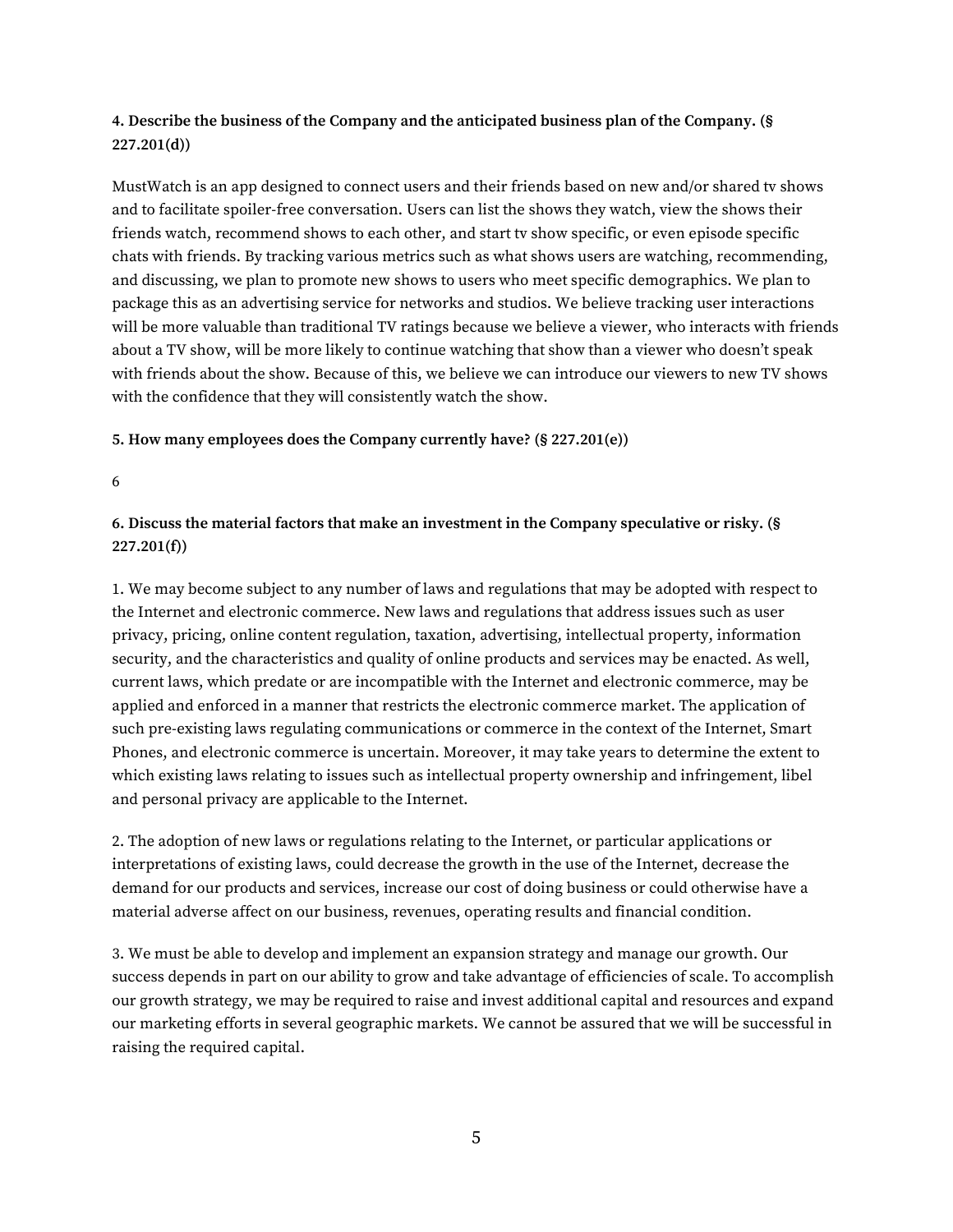4. Our future growth depends on our ability to develop and retain customers. Our future growth depends to a large extent on our ability to effectively anticipate and adapt to customer requirements and offer services that meet customer demands. If we are unable to attract new customers and/or retain new customers, our business, results of operations and financial condition may be materially adversely affected.

5. Intense competition in the markets in which we compete could prevent us from increasing or sustaining our revenue growth and increasing or maintaining profitability. The business of mobile applications is competitive, and we expect it to become increasingly competitive in the future. We may also face competition from larger companies, any of which might launch its own application or acquire similar companies in the future.

6. Our inability to use software licensed from third parties, or our use of open source software under license terms that interfere with our proprietary rights, could disrupt our business. Our technology platform incorporates software licensed from third parties, including some software, known as open source software, which we use without charge. Although we monitor our use of open source software, the terms of many open source licenses to which we are subject have not been interpreted by U.S. or foreign courts, and there is a risk that such licenses could be construed in a manner that imposes unanticipated conditions or restrictions on our ability to provide our platform to our customers, content creators and brand advertisers. In the future, we could be required to seek licenses from third parties in order to continue offering our platform, which licenses may not be available on terms that are acceptable to us, or at all. Alternatively, we may need to re-engineer our platform or discontinue use of portions of the functionality provided by our platform. In addition, the terms of open source software licenses may require us to provide software that we develop using such software to others on unfavorable license terms. Our inability to use third party software could result in disruptions to our business, or delays in the development of future offerings or enhancements of existing offerings, which could impair our business.

7. Our business depends on continued, unimpeded access to the Internet by us and our users, but Internet access providers and Internet backbone providers may be able to block, degrade or charge for access to or bandwidth use of certain of our products and services, which could lead to additional expenses and the loss of users. Our products and services depend on the ability of our users to access the Internet, and certain of our products require significant bandwidth to work effectively. In addition, users who access our services and applications through mobile devices, such as smartphones and tablets, must have a high-speed connection, such as Wi-Fi, 3G, 4G or LTE, to use our services and applications. Currently, this access is provided by companies that have significant and increasing market power in the broadband and Internet access marketplace, including incumbent telephone companies, cable companies and mobile communications companies. Some of these providers offer products and services that directly compete with our own offerings, which give them a significant competitive advantage. Some of these broadband providers have stated that they may exempt their own customers from datacaps or offer other preferred treatment their customers. Other providers have stated that they may take measures that could degrade, disrupt or increase the cost of user access to certain of our products by restricting or prohibiting the use of their infrastructure to support or facilitate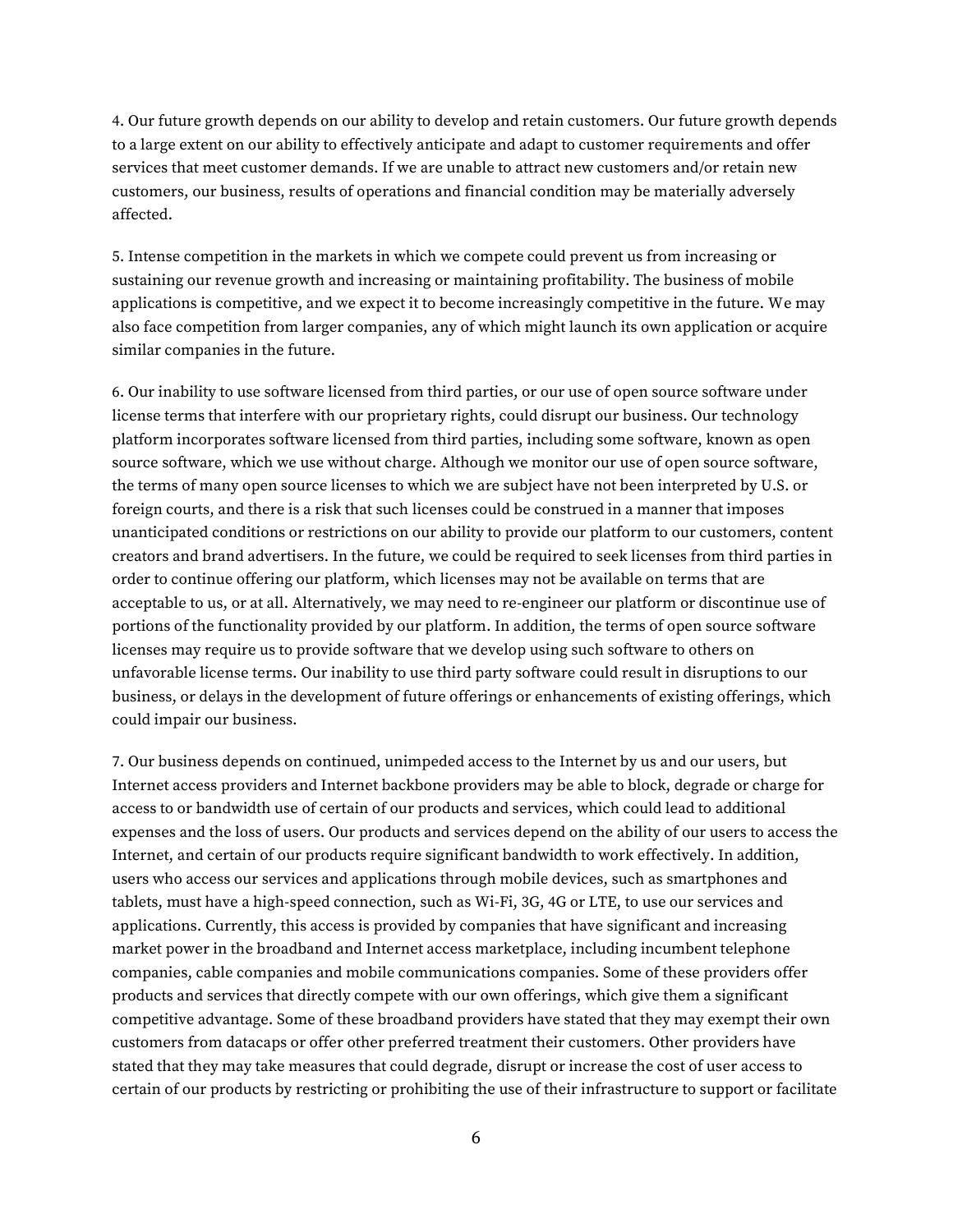our offerings, or by charging increased fees to us or our users to provide our offerings, while others, including some of the largest providers of broadband Internet access services, have committed to not engaging in such behavior. These providers have the ability generally to increase their rates, which may effectively increase the cost to our customers of using our cloud software solutions.

8. Failure to comply with laws and contractual obligations related to data privacy and protection could have a material adverse effect on our business, financial condition and operating results. We are subject to the data privacy and protection laws and regulations adopted by federal, state and foreign governmental agencies. Data privacy and protection is highly regulated and may become the subject of additional regulation in the future. For example, lawmakers and regulators worldwide are considering proposals that would require companies, like us, that encrypt users' data to ensure access to such data by law enforcement authorities. Privacy laws restrict our storage, use, processing, disclosure, transfer and protection of personal information, including credit card data, provided to us by our customers as well as data we collect from our customers and employees. We strive to comply with all applicable laws, regulations, policies and legal obligations relating to privacy and data protection. However, it is possible that these requirements may be interpreted and applied in a manner that is inconsistent from one jurisdiction to another and may conflict with other rules or our practices. Should this occur, we may be subject to fines, penalties and lawsuits, and our reputation may suffer. We may also be required to make modifications to our data practices that could have an adverse impact on our business.

9. The U.S. Securities and Exchange Commission does not pass upon the merits of any securities offered or the terms of the offering, nor does it pass upon the accuracy or completeness of any offering document or literature. You should not rely on the fact that our Form C is accessible through the U.S. Securities and Exchange Commission's EDGAR filing system as an approval, endorsement or guarantee of compliance as it relates to this Offering.

10. Neither the Offering nor the Securities have been registered under federal or state securities laws, leading to an absence of certain regulation applicable to the Company. The securities being offered have not been registered under the Securities Act of 1933 (the "Securities Act"), in reliance on exemptive provisions of the Securities Act. Similar reliance has been placed on apparently available exemptions from securities registration or qualification requirements under applicable state securities laws. No assurance can be given that any offering currently qualifies or will continue to qualify under one or more of such exemptive provisions due to, among other things, the adequacy of disclosure and the manner of distribution, the existence of similar offerings in the past or in the future, or a change of any securities law or regulation that has retroactive effect. If, and to the extent that, claims or suits for rescission are brought and successfully concluded for failure to register any offering or other offerings or for acts or omissions constituting offenses under the Securities Act, the Securities Exchange Act of 1934, or applicable state securities laws, the Company could be materially adversely affected, jeopardizing the Company's ability to operate successfully. Furthermore, the human and capital resources of the Company could be adversely affected by the need to defend actions under these laws, even if the Company is ultimately successful in its defense.

11. The Company has the right to extend the Offering Deadline, conduct multiple closings, or end the Offering early. The Company may extend the Offering Deadline beyond what is currently stated herein.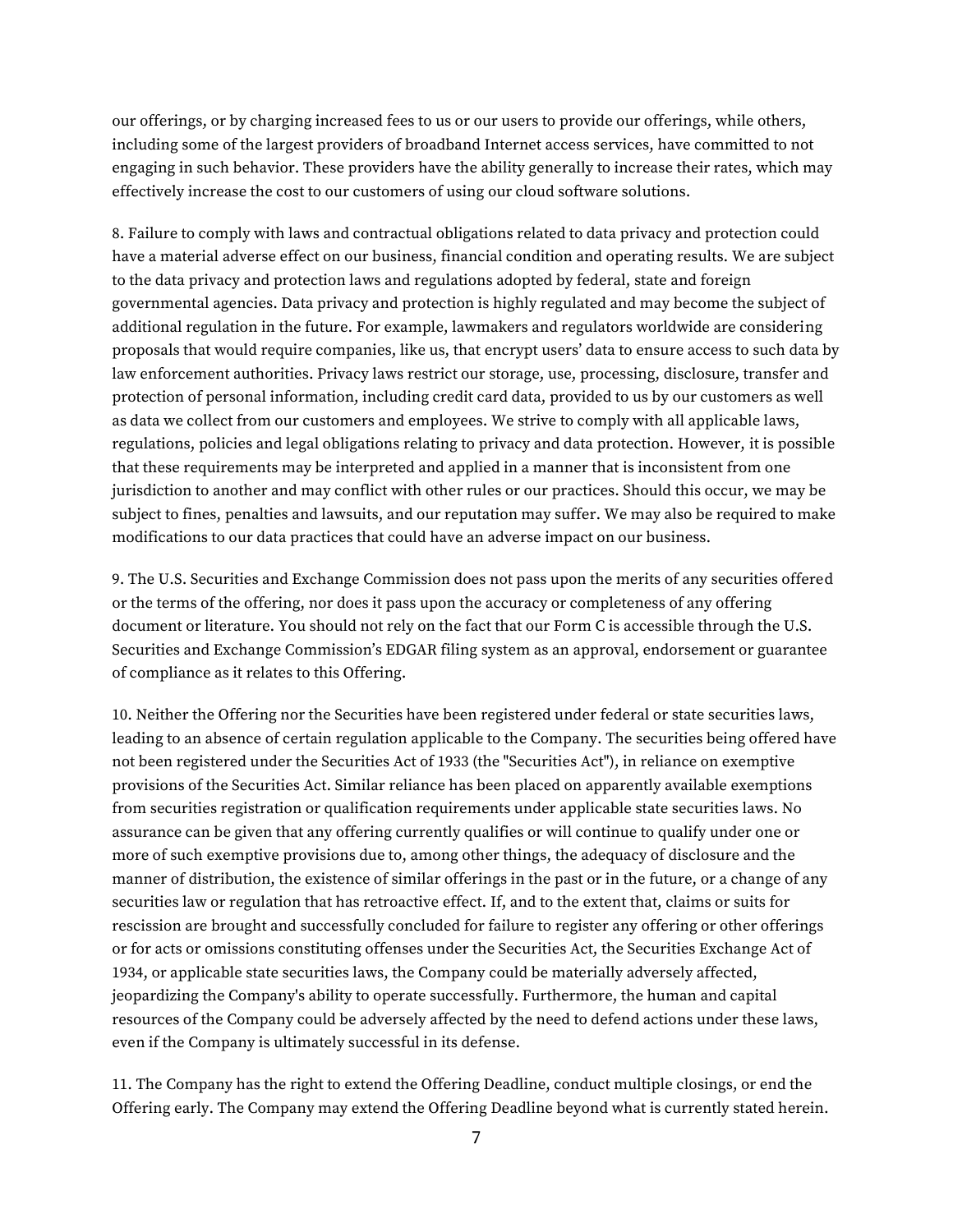This means that your investment may continue to be held in escrow while the Company attempts to raise the Minimum Amount even after the Offering Deadline stated herein is reached. While you have the right to cancel your investment up to 48 hours before an Offering Deadline, if you choose to not cancel your investment, your investment will not be accruing interest during this time and will simply be held until such time as the new Offering Deadline is reached without the Company receiving the Minimum Amount, at which time it will be returned to you without interest or deduction, or the Company receives the Minimum Amount, at which time it will be released to the Company to be used as set forth herein. Upon or shortly after release of such funds to the Company, the Securities will be issued and distributed to you. If the Company reaches the target offering amount prior to the Offering Deadline, they may conduct the first of multiple closings of the Offering prior to the Offering Deadline, provided that the Company gives notice to the investors of the closing at least five business days prior to the closing (absent a material change that would require an extension of the Offering and reconfirmation of the investment commitment). Thereafter, the Company may conduct additional closings until the Offering Deadline. The Company may also end the Offering early; if the Offering reaches its target offering amount after 21-calendar days but before the deadline, the Company can end the Offering with 5 business days' notice. This means your failure to participate in the Offering in a timely manner, may prevent you from being able to participate – it also means the Company may limit the amount of capital it can raise during the Offering by ending it early.

12. The Company's management may have broad discretion in how the Company uses the net proceeds of the Offering. Despite that the Company has agreed to a specific use of the proceeds from the Offering, the Company's management will have considerable discretion over the allocation of proceeds from the Offering. You may not have the opportunity, as part of your investment decision, to assess whether the proceeds are being used appropriately.

13. The Securities issued by the Company will not be freely tradable until one year from the initial purchase date. Although the Securities may be tradable under federal securities law, state securities regulations may apply, and each Investor should consult with his or her attorney. You should be aware of the long-term nature of this investment. There is not now and likely will not be a public market for the Securities. Because the Securities offered in this Offering have not been registered under the Securities Act or under the securities laws of any state or non-United States jurisdiction, the Securities have transfer restrictions and cannot be resold in the United States except pursuant to Rule 501 of Regulation CF. It is not currently contemplated that registration under the Securities Act or other securities laws will be affected. Limitations on the transfer of the shares of Securities may also adversely affect the price that you might be able to obtain for the shares of Securities in a private sale. Investors should be aware of the long-term nature of their investment in the Company. Investors in this Offering will be required to represent that they are purchasing the Securities for their own account, for investment purposes and not with a view to resale or distribution thereof.

14. Investors will not be entitled to any inspection or information rights other than those required by Regulation CF. Investors will not have the right to inspect the books and records of the Company or to receive financial or other information from the Company, other than as required by Regulation CF. Other security holders of the Company may have such rights. Regulation CF requires only the provision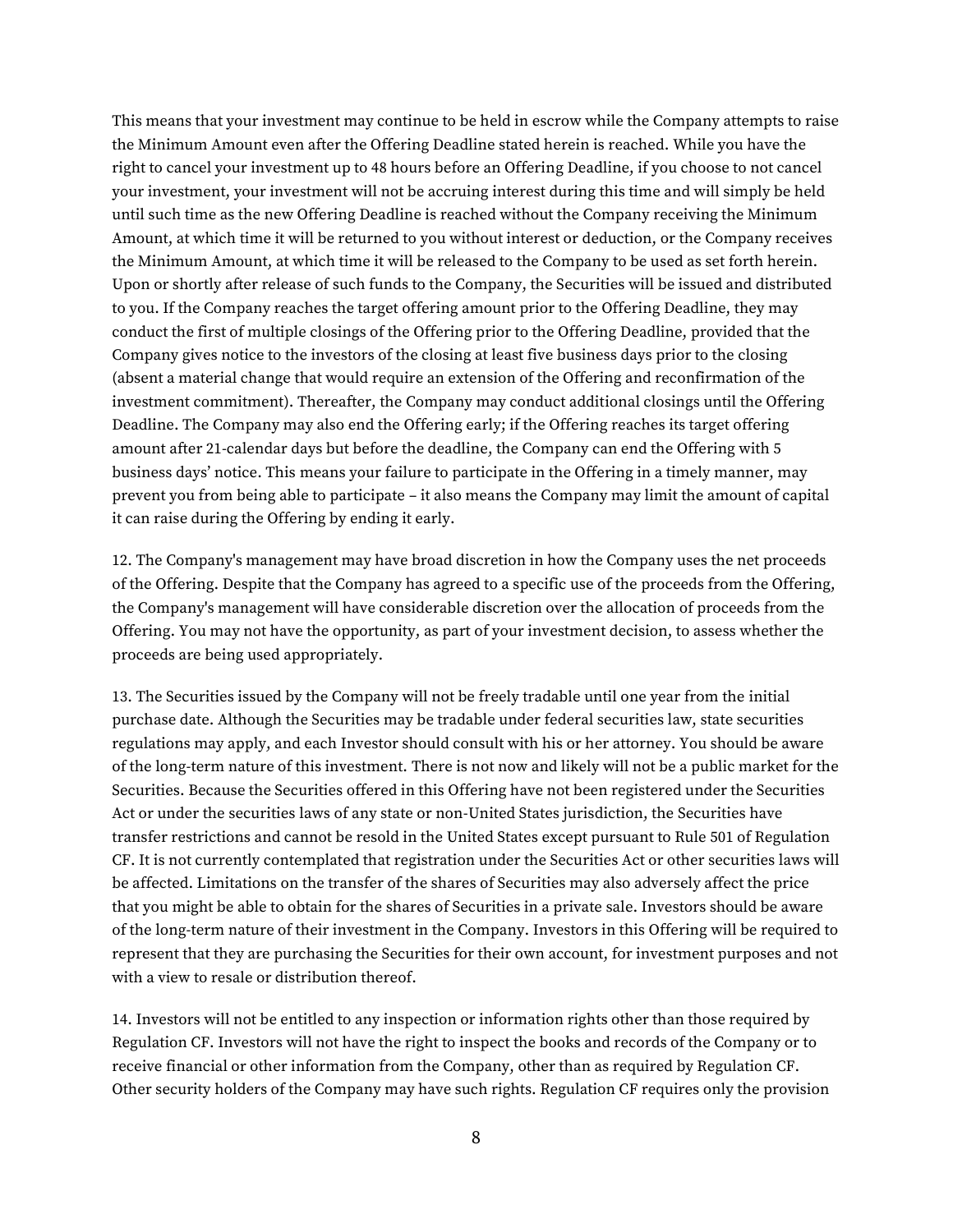of an annual report on Form C and no additional information - there are numerous methods by which the Company can terminate annual report obligations, resulting in no information rights, contractual, statutory or otherwise, owed to Investors. This lack of information could put Investors at a disadvantage in general and with respect to other security holders.

15. The shares of Securities acquired upon the Offering may be significantly diluted as a consequence of subsequent financings. Company equity securities will be subject to dilution. Company intends to issue additional equity to future employees and third-party financing sources in amounts that are uncertain at this time, and as a consequence, holders of Securities will be subject to dilution in an unpredictable amount. Such dilution may reduce the purchaser's economic interests in the Company.

16. The amount of additional financing needed by Company will depend upon several contingencies not foreseen at the time of this Offering. Each such round of financing (whether from the Company or other investors) is typically intended to provide the Company with enough capital to reach the next major corporate milestone. If the funds are not sufficient, Company may have to raise additional capital at a price unfavorable to the existing investors. The availability of capital is at least partially a function of capital market conditions that are beyond the control of the Company. There can be no assurance that the Company will be able to predict accurately the future capital requirements necessary for success or that additional funds will be available from any source. Failure to obtain such financing on favorable terms could dilute or otherwise severely impair the value of the investor's Company securities.

17. There is no present public market for these Securities and we have arbitrarily set the price. The offering price was not established in a competitive market. We have arbitrarily set the price of the Securities with reference to the general status of the securities market and other relevant factors. The Offering price for the Securities should not be considered an indication of the actual value of the Securities and is not based on our net worth or prior earnings. We cannot assure you that the Securities could be resold by you at the Offering price or at any other price.

18. In addition to the risks listed above, businesses are often subject to risks not foreseen or fully appreciated by the management. It is not possible to foresee all risks that may affect us. Moreover, the Company cannot predict whether the Company will successfully effectuate the Company's current business plan. Each prospective Investor is encouraged to carefully analyze the risks and merits of an investment in the Securities and should take into consideration when making such analysis, among other, the Risk Factors discussed above.

19. THE SECURITIES OFFERED INVOLVE A HIGH DEGREE OF RISK AND MAY RESULT IN THE LOSS OF YOUR ENTIRE INVESTMENT. ANY PERSON CONSIDERING THE PURCHASE OF THESE SECURITIES SHOULD BE AWARE OF THESE AND OTHER FACTORS SET FORTH IN THIS OFFERING STATEMENT AND SHOULD CONSULT WITH HIS OR HER LEGAL, TAX AND FINANCIAL ADVISORS PRIOR TO MAKING AN INVESTMENT IN THE SECURITIES. THE SECURITIES SHOULD ONLY BE PURCHASED BY PERSONS WHO CAN AFFORD TO LOSE ALL OF THEIR INVESTMENT.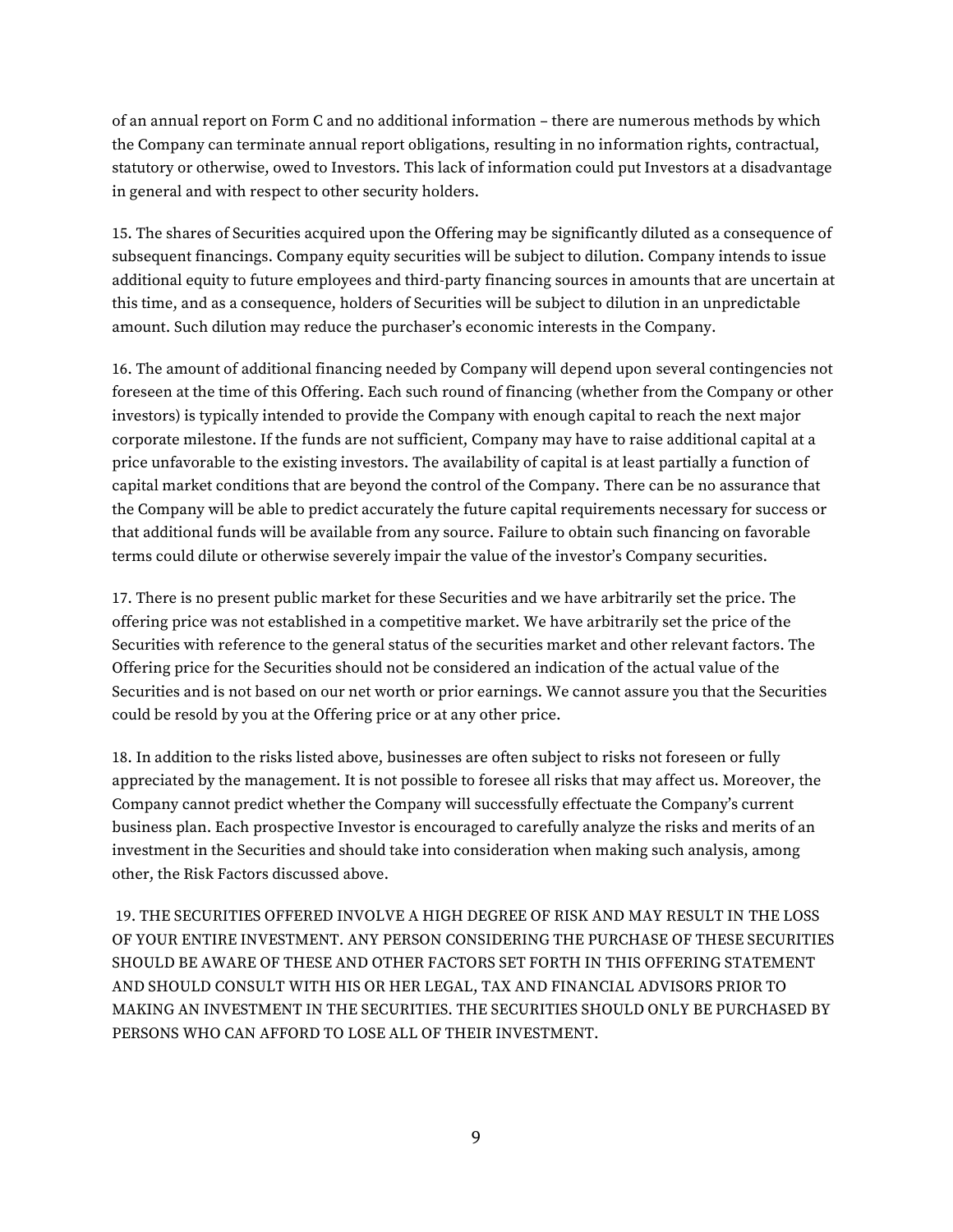**7. Describe the ownership and capital structure of the Company, including: the terms of the securities being offered and each other class of security of the Company, including the number of securities being offered and/or outstanding, whether or not such securities have voting rights, any limitations on such voting rights, how the terms of the securities being offered may be modified and a summary of the differences between such securities and each other class of security of the Company, and how the rights of the securities being offered may be materially limited, diluted or qualified by the rights of any other class of security of the Company. (portions of § 227.201(m))**

| Class of security | Amount<br>authorized | Amount<br>outstanding | Voting rights Other terms |  |
|-------------------|----------------------|-----------------------|---------------------------|--|
| Common Stock      | 112.500              | 1,258,352             | Yes                       |  |

Those investors that participated in our offering via Netcapital have given their voting rights to a record owner, who will exercise the voting rights on behalf of all shareholders who purchased shares on the Netcapital crowdfunding portal.

The securities were issued with voting rights. However, so that the crowdfunding community has the opportunity to act together and cast a vote as a group when a voting matter arises, a record owner will cast your vote for investors pursuant to the record ownership and voting that all investors entered into in connection with the purchase of common stock or units on Netcapital.

#### **8. Describe how the exercise of rights held by the principal shareholders of the Company could affect the purchasers of the securities being offered. (portions of § 227.201(m))**

There are no exercise rights held by the principal shareholders that would materially affect the current investors that participated in our Netcapital offering.

As the holder of a majority of the voting rights in the company, our majority shareholder may make decisions with which you disagree, or that negatively affect the value of your investment in the company, and you will have no recourse to change those decisions. Your interests may conflict with the interests of other investors, and there is no guarantee that the company will develop in a way that is advantageous to you. For example, the majority shareholder may decide to issue additional shares to new investors, sell convertible debt instruments with beneficial conversion features, or make decisions that affect the tax treatment of the company in ways that may be unfavorable to you. Based on the risks described above, you may lose all or part of your investment in the securities that you purchase, and you may never see positive returns.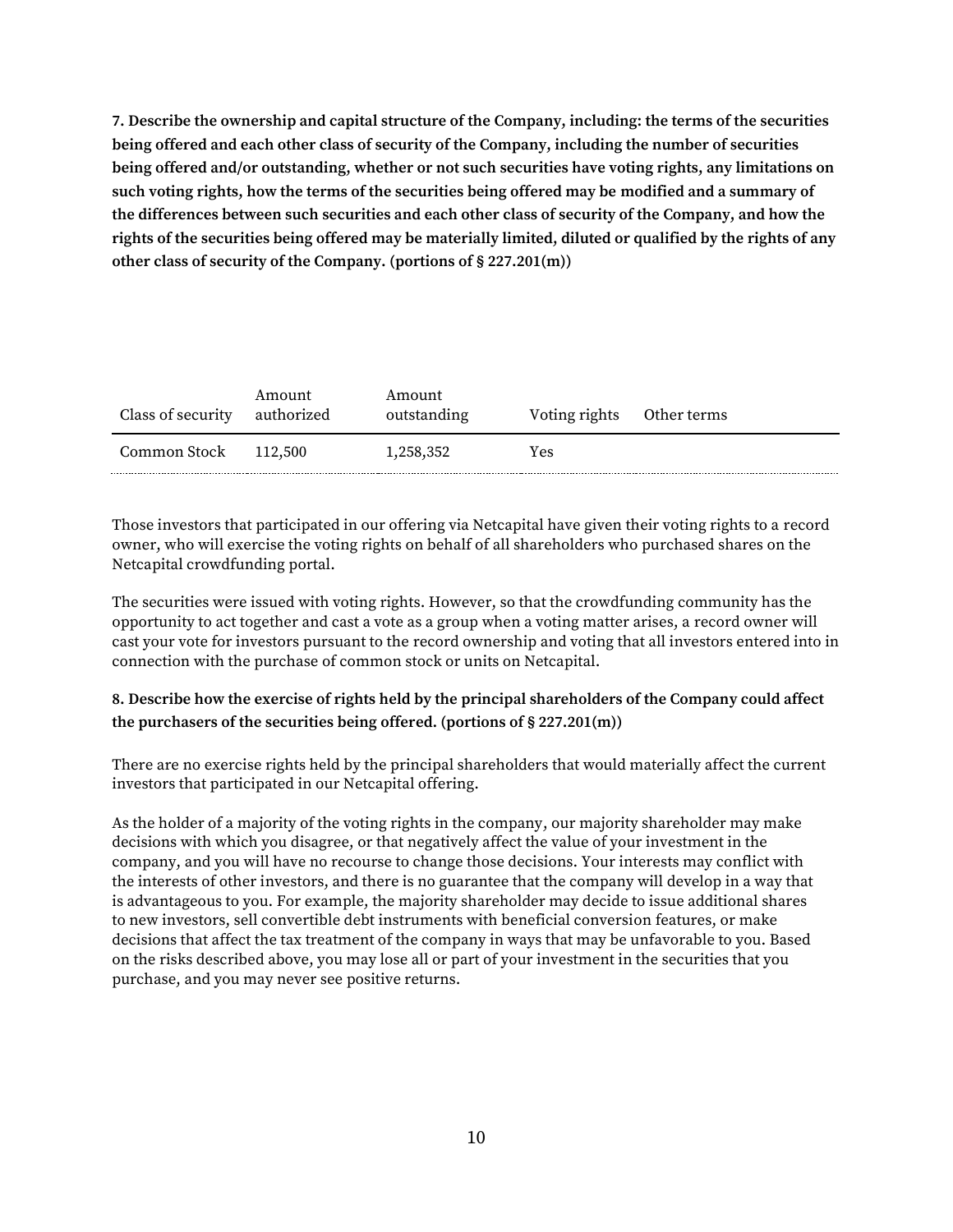**9. Describe how the securities are being valued, and examples of methods for how such securities may be valued by the Company in the future, including during subsequent corporate actions. (portions of § 227.201(m))**

The Valuation is based on issuer's discretion.

**10. Describe the risks to purchasers of the securities relating to minority ownership in the Company and the risks associated with corporate actions including additional issuances of securities, Company repurchases of securities, a sale of the Company or of assets of the issuer or transactions with related parties (portions of § 227.201(m))**

As a minority owner of MustWatch, investors do not have a definitive say in terms of business decisions.

Those investors who purchased common stock through Netcapital have a minority ownership in MustWatch and will be subject to the same risks as any investor with a minority stake in the company. Principally, minority investors will not have sufficient voting rights required to influence company direction at their discretion.

Corporate actions such as issuance of additional securities or repurchase of securities could influence the share price of securities held by Netcapital investors to decrease or increase respectively. Fluctuations in company valuation could similarly occur and positively or adversely impact Netcapital investors. Similarly, a sale of the issuer or assets of the issuer would signal a distribution of funds in relation to the securities held by the individual and the liquidation preferences of said securities.

#### **11. Describe the restrictions on transfer of the securities, as set forth in § 227.501. (portions of § 227.201(m))**

The securities issued in a transaction exempt from registration pursuant to section  $4(a)(6)$  of the Securities Act (15 U.S.C. 77d(a)(6)) and in accordance with section 4A of the Securities Act (15 U.S.C. 77d-1) and this part through Netcapital may not be transferred by any purchaser of such securities during the one-year period beginning when the securities were issued in a transaction exempt from registration pursuant to section 4(a)(6) of the Securities Act (15 U.S.C. 77d(a)(6)), unless such securities are transferred: to the issuer of the securities; to an accredited investor; as part of an offering registered with the Commission; or to a member of the family of the purchaser or the equivalent, to a trust controlled by the purchaser, to a trust created for the benefit of a member of the family of the purchaser or the equivalent, or in connection with the death or divorce of the purchaser or other similar circumstances. For purposes of this paragraph, the term "accredited investor" shall mean any person who comes within any of the categories set forth in § 230.501(a) of this chapter, or who the seller reasonably believes comes within any of such categories, at the time of the sale of the securities to that person. For purposes of this paragraph, the term "member of the family of the purchaser or the equivalent" includes a child, stepchild, grandchild, parent, stepparent, grandparent, spouse or spousal equivalent, sibling, mother-in-law, father-in-law, son-in-law, daughter-in-law, brother-in- law, or sisterin-law of the purchaser, and shall include adoptive relationships. For purposes of this paragraph, the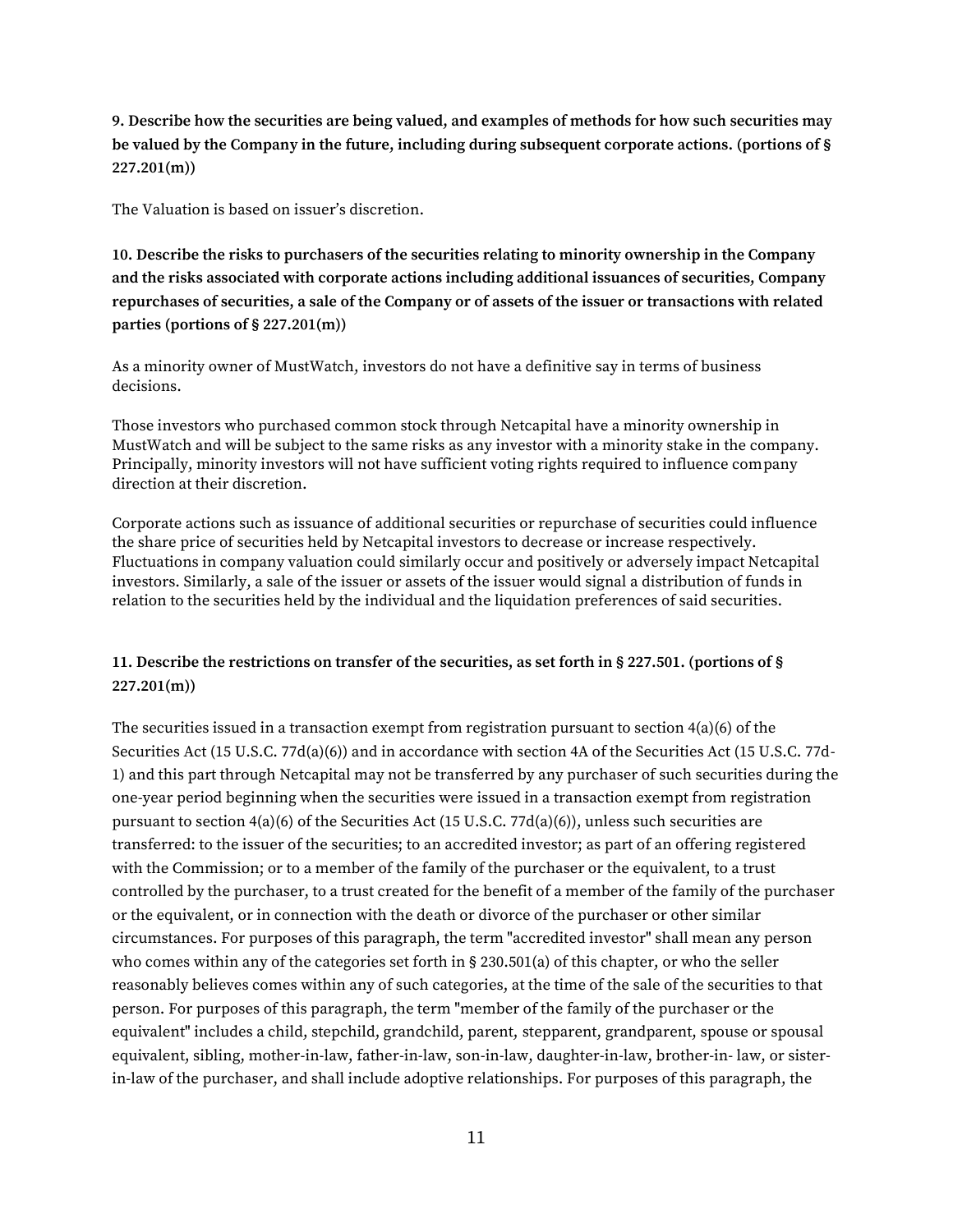term "spousal equivalent" means a cohabitant occupying a relationship generally equivalent to that of a spouse.

**12. Describe the material terms of any indebtedness of the Company, including the amount, interest rate, maturity date and any other material terms. (§ 227.201(p))**

| Creditor(s)                       | Amount Outstanding | Interest Rate | Maturity Date |
|-----------------------------------|--------------------|---------------|---------------|
| Chelinde Edouard                  | \$3036.58          | $0.0\%$       | On Demand     |
| <b>BDC Community Capital Corp</b> | \$5,0000           | 5%            | On Demand     |

**13. Describe exempt offerings conducted within the past three years. In providing a description of any prior exempt offerings, disclose: the date of the offering; the offering exemption relied upon; the type of securities offered; and the amount of securities sold and the use of proceeds. (§ 227.201(q))**

| Date of Offering | Securities Offered Amount Sold Exemption |        | Use of Proceeds |
|------------------|------------------------------------------|--------|-----------------|
| 5.1.2020         | 50,000                                   | 23,352 | App Development |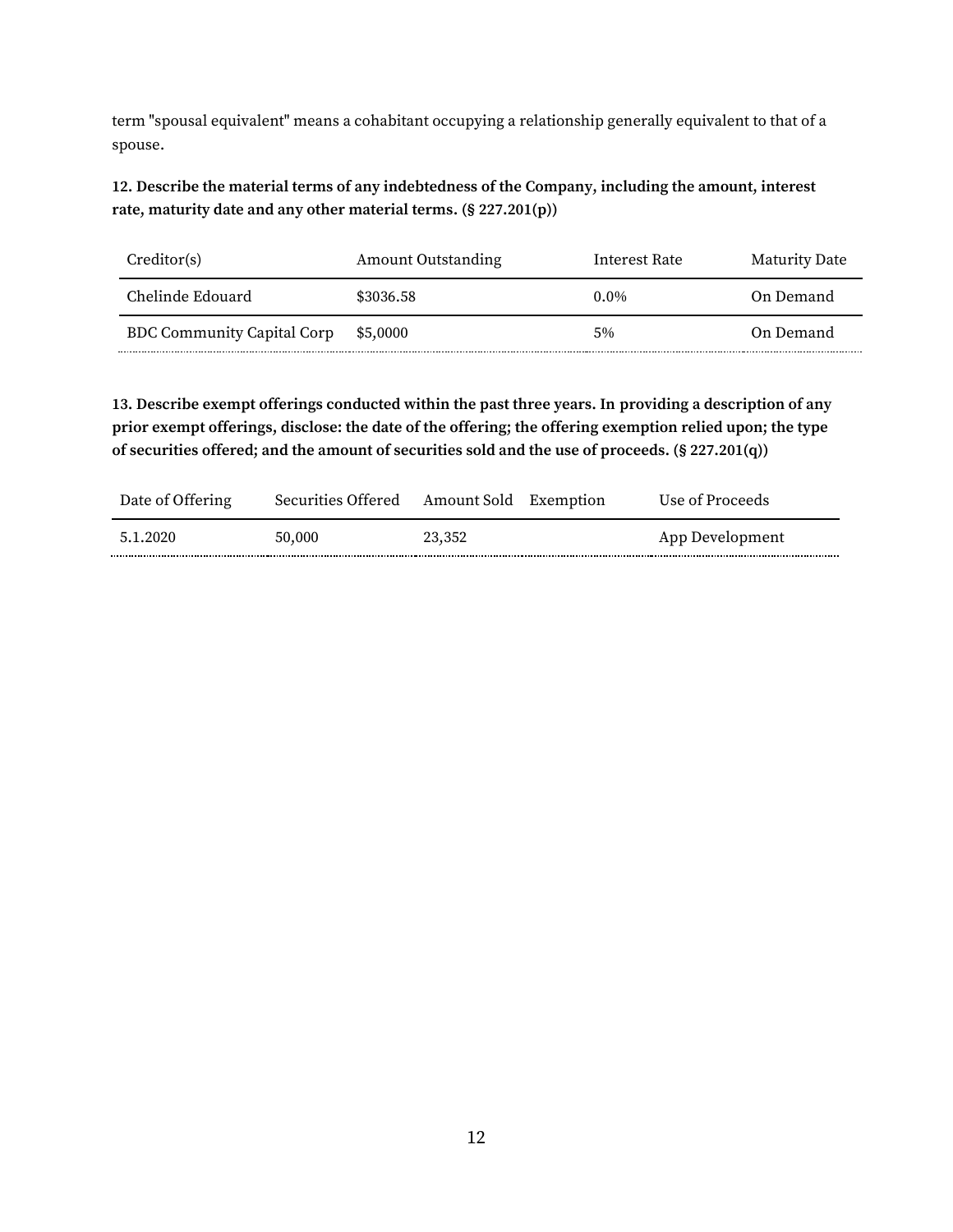14. Describe any transaction since the beginning of the Company's last fiscal year, or any currently **proposed transaction, to which the Company was or is to be a party and the amount involved exceeds five percent of the aggregate amount of capital raised by the issuer in reliance on section 4(a)(6) of the Securities Act (15 U.S.C. 77d(a)(6)) during the preceding 12-month period, inclusive of the amount the Company seeks to raise in the current offering under section 4(a)(6) of the Securities Act, in which any of the following persons had or is to have a direct or indirect material interest: any director or officer of the issuer; any person who is, as of the most recent practicable date but no earlier than 120 days prior to the date the offering statement or report is filed, the beneficial owner of 20 percent or more of**  the issuer's outstanding voting equity securities, calculated on the basis of voting power; if the **Company was incorporated or organized within the past three years, any promoter of the Company; or any member of the family of any of the foregoing persons, which includes a child, stepchild, grandchild, parent, stepparent, grandparent, spouse or spousal equivalent, sibling, mother-in-law, father-in-law, son-in-law, daughter-in-law, brother-in-law, or sister-in-law, and shall include adoptive relationships. The term spousal equivalent means a cohabitant occupying a relationship generally equivalent to that of a spouse. For each transaction identified, disclose the name of the specified person and state his or her relationship to the Company, and the nature and, where practicable, the approximate amount of his or her interest in the transaction. The amount of such interest shall be computed without regard to the amount of the profit or loss involved in the transaction. Where it is not practicable to state the approximate amount of the interest, the approximate amount involved in the transaction shall be disclosed. A transaction includes, but is not limited to, any financial transaction, arrangement or relationship (including any indebtedness or guarantee of indebtedness) or any series of similar transactions, arrangements or relationships. (§ 227.201(r))**

#### "DOES NOT APPLY"

15. Discuss the Company's financial condition, including, to the extent material, liquidity, capital **resources and historical results of operations. The discussion must cover each period for which financial statements of the Company are provided. A Company also must include a discussion of any material changes or trends known to management in the financial condition and results of operations of the Company subsequent to the period for which financial statements are provided. For companies with no prior operating history, the discussion should focus on financial milestones and operational, liquidity and other challenges. For companies with an operating history, the discussion should focus on whether historical results and cash flows are representative of what investors should expect in the future. Companies should take into account the proceeds of the offering and any other known or pending sources of capital. Companies also should discuss how the proceeds from the offering will**  affect the Company's liquidity, whether receiving these funds and any other additional funds is **necessary to the viability of the business, and how quickly the Company anticipates using its available cash. In addition, companies should describe the other available sources of capital to the business, such as lines of credit or required contributions by shareholders. References to the company in this question refer to the company and its predecessors, if any. (§ 227.201(s))**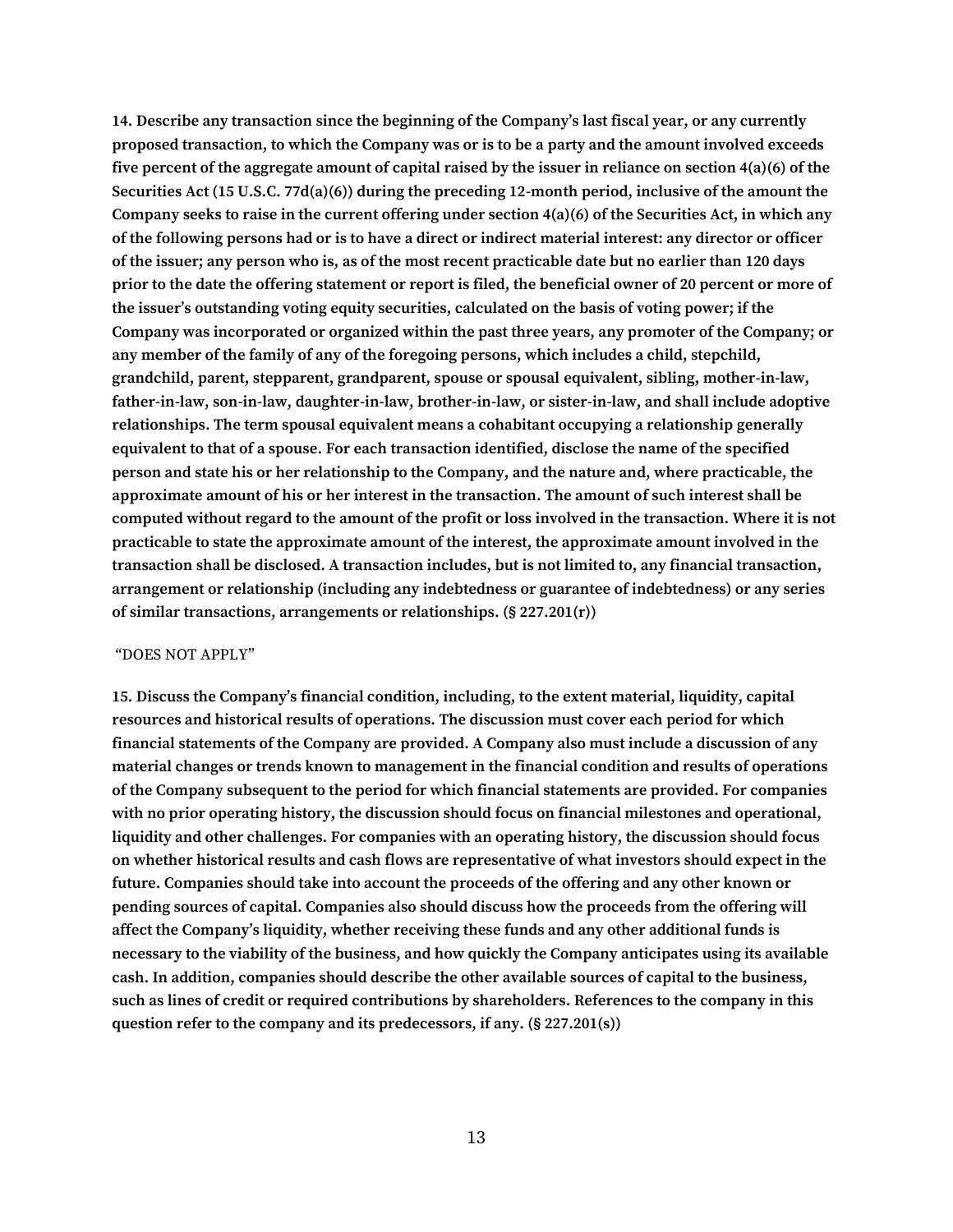MustWatch, LLC is a start-up company currently in the seed stage of funding and looking to be listed again on the Netcapital platform. As such, the company is not yet generating revenues and has generated no net income to date. We have incurred costs from software development, as well as professional and legal fees paid to maintain our business registered according to Delaware regulations.

In 2021, MustWatch made several improvements to our product that we believe will benefit the users of our application. Over this year, we spent \$16,756 on application and trademark development. We continuously work with our developers on app development and improving the user experience. One major addition that will go in soon is the Watch List feature, which allows users to flag shows they want to watch in the future but have not been able to get to yet. This helps users sort and track shows that interest them or note a show that a friend watches that they might enjoy as well. Other improvements include improved data analytics that the team hopes to leverage with partners to generate revenue, and a trademark on our name and app. We developed the reporting capability to highlight MustWatch app users viewing trends which are published every quarter, Finally, we also continuously aim to fix bugs as quickly as possible with our development team.

In November of 2021, we received a \$10,000 grant from the GK Fund to continue our operations. The GK Fund is a nonprofit organization that aims to close the racial and gender wealth gap by facilitating access to capital, technology, and mentorship for startups and small businesses with BIPOC founders. The GK Fund supports MustWatch by building connections, securing loan capital, legal assistance, marketing exposure, and access to investors. We have added Colette Phillips, the founder of the GK Fund, to our Advisory Board to assist us with our strategic vision going forward.

Over the next year, our primary focus is to continue our successful funding raise at Netcapital as well as increasing our organic user base. We have partnered with Jason Keller, a Hollywood writer who believes in the usefulness of our vision, in developing potential content and connecting us with his contacts in the industry. With the funds we have raised so far, we have been able to develop a product that was released in the Apple app store in December 2020. We believe that we can continue to grow our user base in the next few years, as well as continue outreach with institutional partners to grow a viable data subscription service. We plan to eventually generate subscription revenue from the user data we will be providing to networks, as well as having studios advertise on our platform.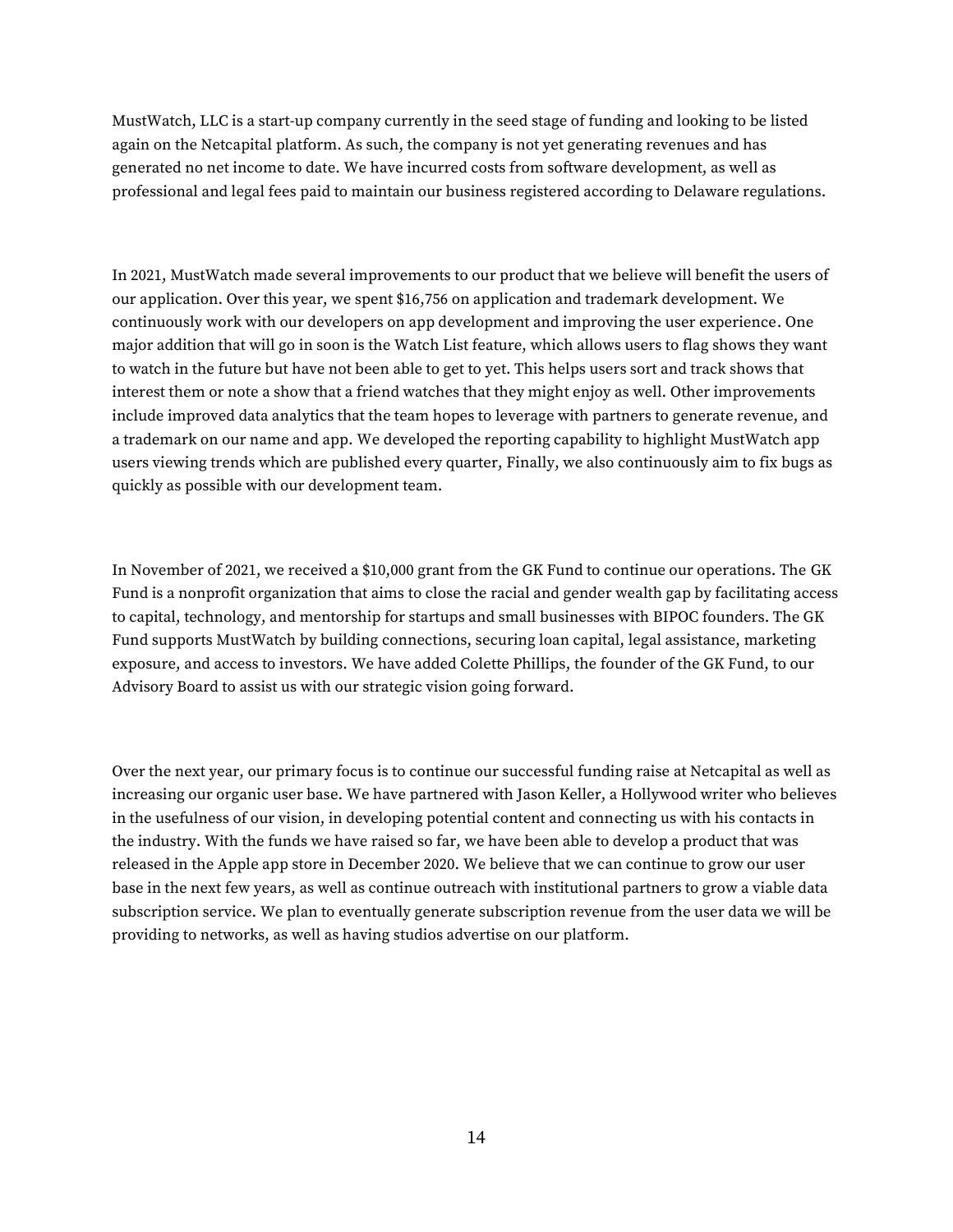**16. Provide financial statements (balance sheets, statements of comprehensive income, statements of**  cash flows, statements of changes in stockholders' equity and notes to the financial statements) for the **two most recent fiscal periods prepared in accordance with United States Generally Accepted Accounting Principles. If any of the financial statements have been audited by an independent accountant, provide those statements. If any of the financial statements have been reviewed but not audited by an independent accountant, provide those statements. Label statements "unaudited" if they have not been audited. (portions of § 227.201(t))**

Please refer to the financial statements in this Annual Report. A subsequent section in this document provides the principal executive officer's certification of the financial statements.

### **Financial Statements**

|                                             |                   | MustWatch LLC        |                   |      |                   |
|---------------------------------------------|-------------------|----------------------|-------------------|------|-------------------|
|                                             |                   | <b>Balance Sheet</b> |                   |      |                   |
|                                             |                   | (Unaudited)          |                   |      |                   |
|                                             | December 31, 2021 |                      | December 31, 2020 |      | December 31, 2019 |
| <b>ASSETS</b>                               |                   |                      |                   |      |                   |
| Cash                                        | \$                | 11,468.95            | \$<br>6,157.82    | \$   |                   |
| Total current assets                        |                   | 11,468.95            | 6,157.82          |      |                   |
| App development and trademark               |                   | 48,497.16            | 31,741.00         |      |                   |
| Total assets                                | \$                | 59,966.11            | \$<br>37,898.82   | \$   |                   |
| <b>LIABILITIES AND SHAREHOLDERS' EQUITY</b> |                   |                      |                   |      |                   |
| <b>BDC Capital Loan</b>                     | \$                | 5,000.00             | \$<br>5,000.00    |      |                   |
| Loan from officer                           | \$                | 3,036.58             | \$<br>1,107.00    | - \$ | 1,107.00          |
| Total current liabilities                   |                   | 8,036.58             | 6,107.00          |      | 1,107.00          |
| Commitments and contingencies               |                   |                      |                   |      |                   |
| Paid-in-capital                             | \$                | 46,980.77            | 34,021.42         |      |                   |
| Accumulated deficit                         |                   | 4,948.76             | (2,229.60)        |      | (1, 107.00)       |
| Total shareholders' equity                  |                   | 51,929.53            | 31,791.82         |      | (1, 107.00)       |
| Total liabilities and shareholders' equity  | \$                | 59,966.11            | 37,898.82         |      |                   |
|                                             |                   |                      |                   |      |                   |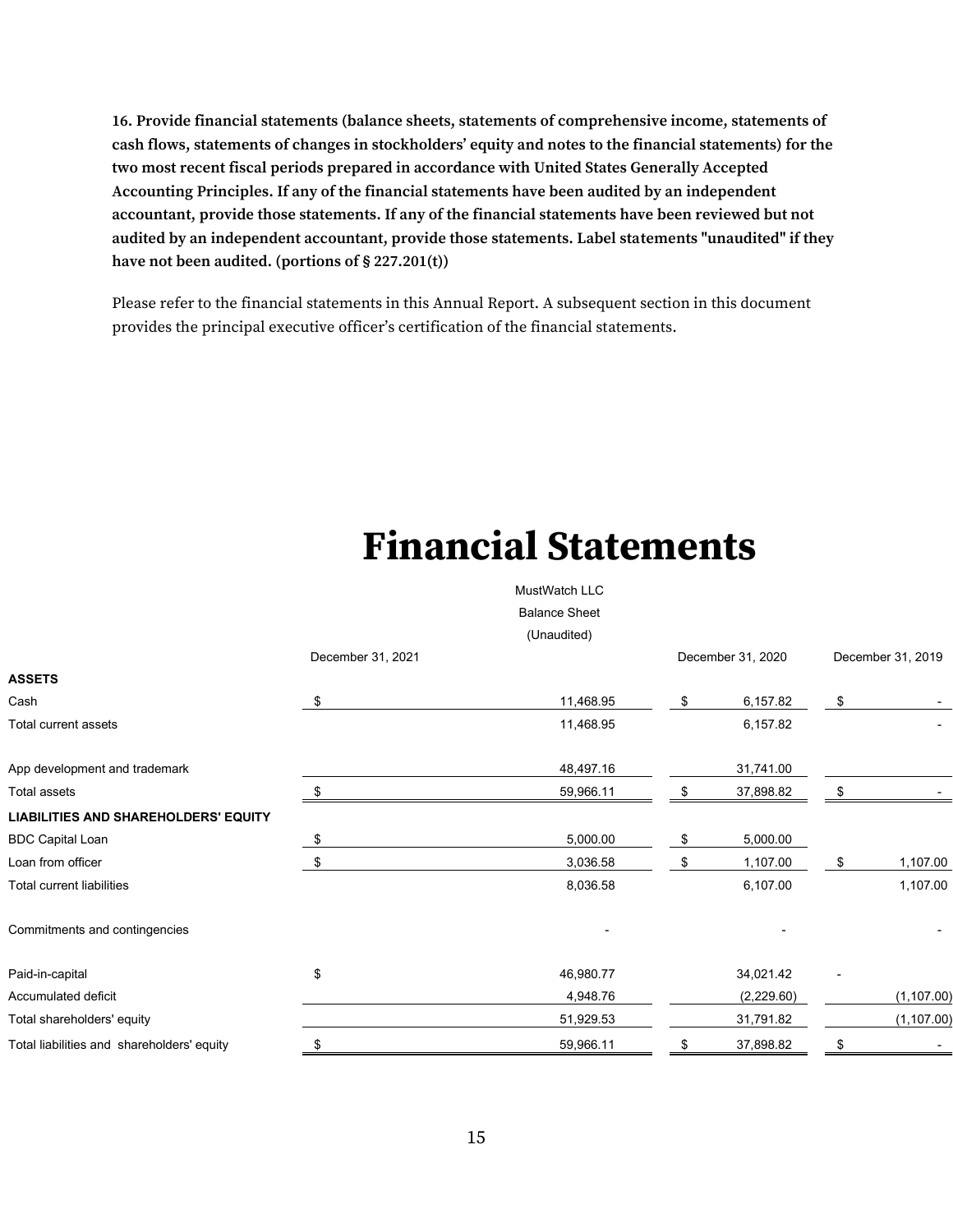#### MustWatch LLC Statements of Changes in Members' Equity From January 1, 2018 to December 31, 2021 (Unaudited)

|                            |            |                                |                                |                                    | Total  |             |
|----------------------------|------------|--------------------------------|--------------------------------|------------------------------------|--------|-------------|
|                            | Membership |                                |                                |                                    |        | Members'    |
|                            | Units      | Amount                         | Paid-in-Capital                | <b>Retained Earnings (Deficit)</b> | Equity |             |
| Balance, January 1, 2018   | 340,000    | \$<br>$\overline{\phantom{a}}$ | \$<br>$\overline{\phantom{a}}$ | \$                                 | \$     |             |
| Net loss                   |            |                                |                                | (728.00)                           |        | (728.00)    |
| Balance, December 31, 2018 |            |                                |                                | (728.00)                           |        | (728.00)    |
| Net loss                   |            |                                |                                | (379.00)                           |        | (379.00)    |
| Balance, December 31, 2019 |            |                                |                                | (1, 107.00)                        |        | (1, 107.00) |
| <b>Issuance of Equity</b>  | 125,898    |                                | 34,021.42                      |                                    |        | 34,021.42   |
| Net loss                   |            |                                |                                | (1, 122.60)                        |        | (1, 122.60) |
| Balance, December 31, 2020 | 465,898    | \$<br>$\overline{\phantom{0}}$ | \$<br>34,021.42                | \$<br>(2,229.60)                   | \$     | 31,791.82   |
| <b>Issuance of Equity</b>  | 10,276     |                                | 12,959.35                      |                                    |        | 12,959.35   |
| Net income                 |            |                                |                                | 7,178.36                           |        | 7,178.36    |
| Balance, December 31, 2021 | 476,174    | \$<br>-                        | \$<br>46,980.77                | \$<br>4,948.76                     | \$     | 51,929.53   |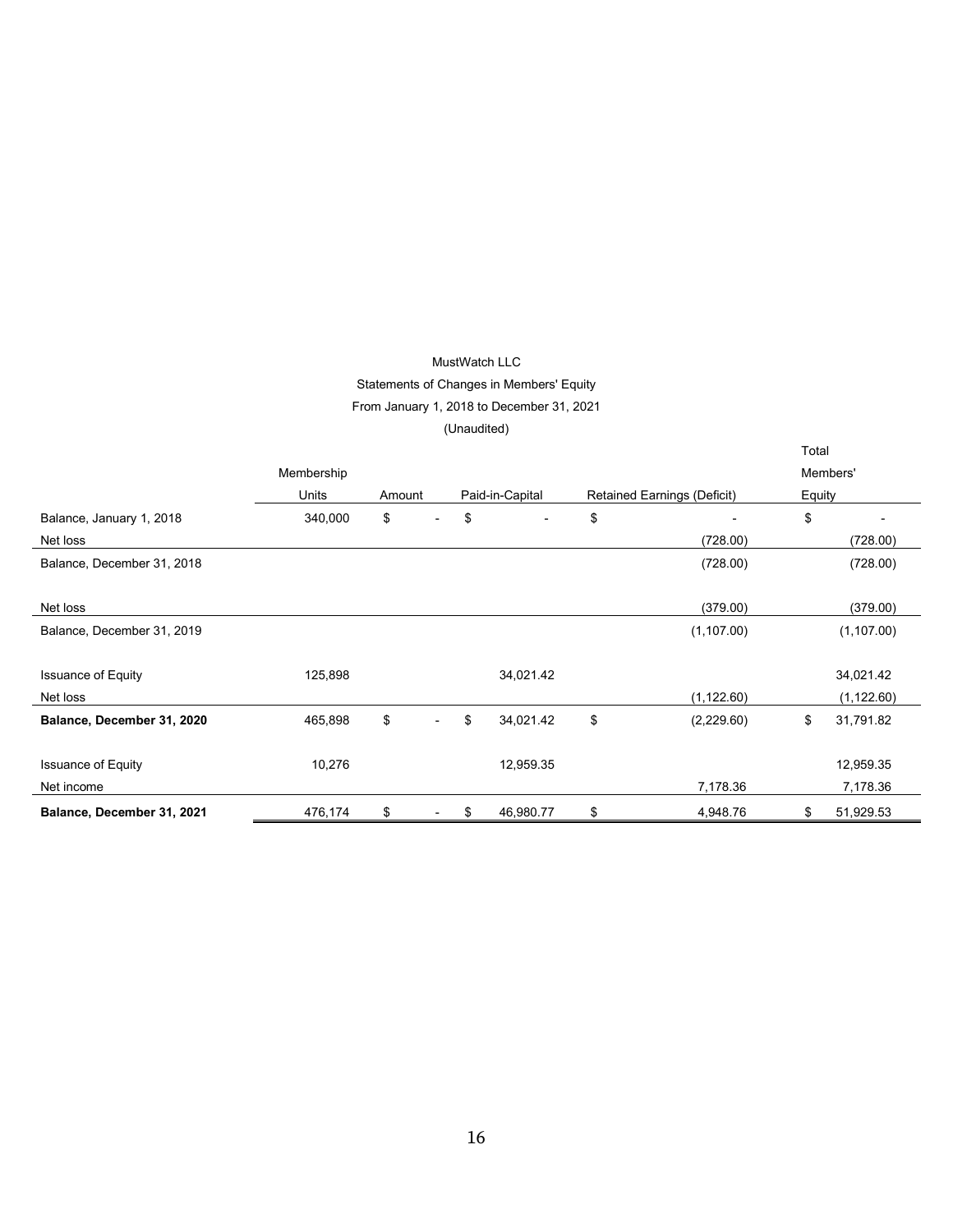#### MustWatch LLC

#### Statements of Comprehensive Income

|                            |                              | (Unaudited)                    |                                |                    |
|----------------------------|------------------------------|--------------------------------|--------------------------------|--------------------|
|                            | For the Year Ended           | For the Year Ended             | For the Year Ended             | For the Year Ended |
|                            | December 31, 2021            | December 31, 2020              | December 31, 2019              | December 31, 2018  |
| Revenue                    | \$                           | \$<br>$\overline{\phantom{a}}$ | \$                             | \$                 |
| <b>Expenses</b>            |                              |                                |                                |                    |
| Operating & Administrative | 1,472.64                     | 432.60                         | 379.00                         | 728.00             |
| Marketing                  | 1,349.00                     |                                |                                |                    |
| Dues and subscriptions     | $\qquad \qquad \blacksquare$ | 236.00                         |                                |                    |
| Professional fees          | $\overline{\phantom{0}}$     | 454.00                         |                                |                    |
| <b>Total Expenses</b>      | 2,821.64                     | 1,122.60                       | 379.00                         | 728.00             |
| Other income               | \$<br>10,000.00              | \$<br>٠                        | \$<br>$\overline{\phantom{a}}$ | \$                 |
| <b>Net Loss</b>            | 7,178.36                     | (1, 122.60)                    | (379.00)                       | (728.00)           |

## **Principal Executive Certification**

I, Chelinde Edouard certify that:

(1) the financial statements of MUSTWATCH LLC included in this Form are true

and complete in all material respects; and

(2) the tax return information of MUSTWATCH LLC included in this Form reflects

accurately the information reported on the tax return for MUSTWATCH LLC filed for

the fiscal year ended 12/31/2021.

 $\frac{1}{x}$  / /

Chelinde Edouard

CEO

5.2.2022